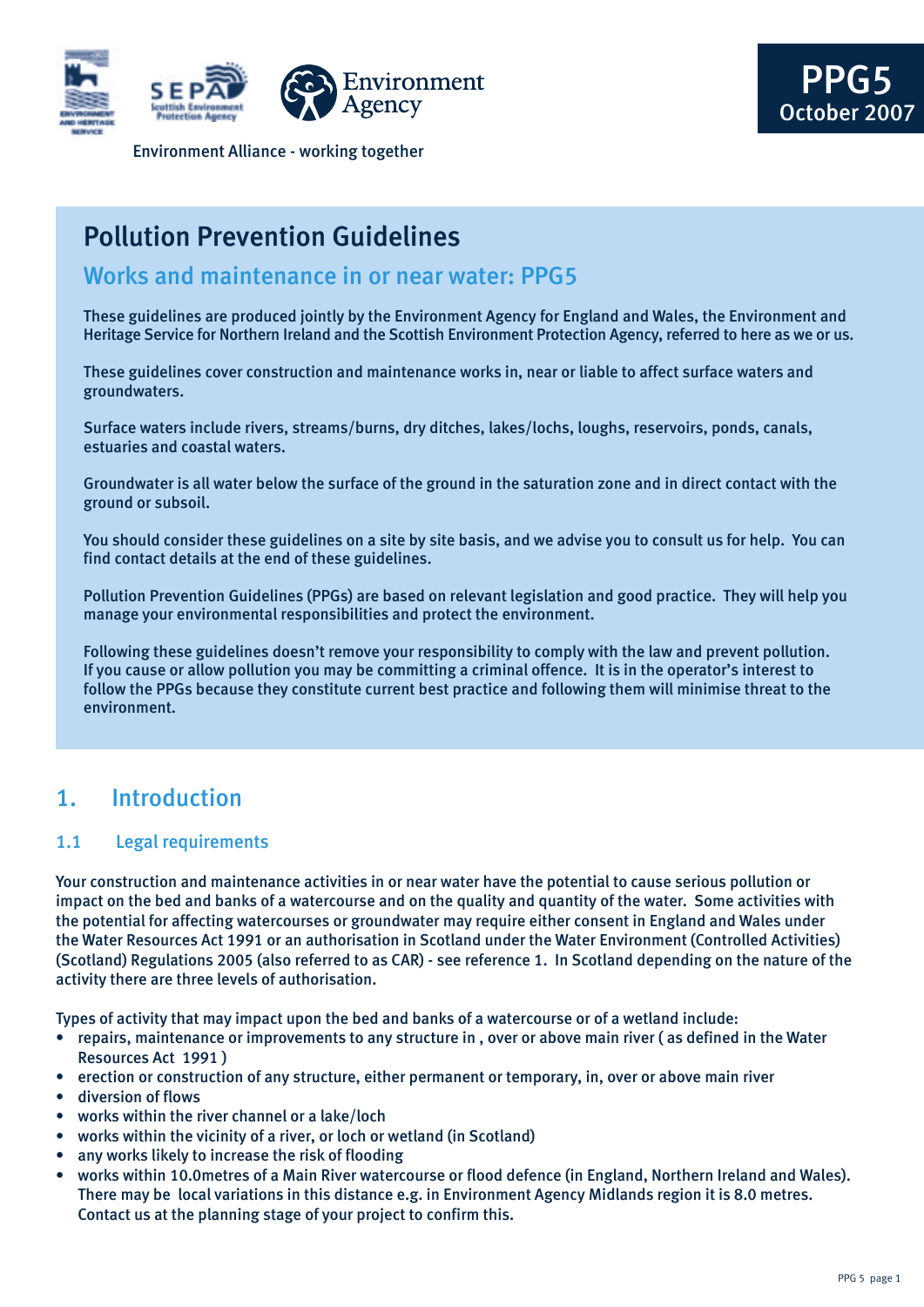Types of activity that have the potential to cause pollution of groundwater include:

- use of potentially polluting substances near groundwater abstraction boreholes (within Source Protection Zones in England and Wales, and within 50 metres in Scotland)
- use of potentially polluting substances near wells and springs
- use of potentially polluting substances in areas where groundwater is vulnerable, e.g. high groundwater table and thin covering soil
- sub-water table construction using materials containing potential pollutants (in Scotland)

Types of activity that may remove water from sensitive parts of the water environment or affect other water users include:

• dewatering of excavations, particularly abstraction of large amounts of groundwater

You should contact us early on in your project as the time-scale for obtaining consent or authorisation for these activities can take up to four months from receipt of the application. Check the NetRegs website - see web site list- for information on your legal environmental obligations; in Scotland, read also references 2 and 3.

## 1.2 Planning

Most pollution incidents are avoidable. With careful planning you can reduce the risk of your work causing pollution. Most of the measures needed to prevent pollution cost very little, especially if they are included at the planning stage of any scheme or project. We suggest the following framework for managing environmental hazards on your site; some of the items may be legal requirements.



\* Some examples of site specific environmental hazards and sensitivities:

- oil or chemical pipelines
- mains water supply pipelines
- high voltage fluid filled cables
- downstream abstractors
- high amenity areas
- fish farms
- sensitive habitats e.g. wetlands
- \*\* Environmental impact assessments may be a legal requirement of your project as part of the planning process. You should contact your Local Authority planning department for advice on this part of your project. In England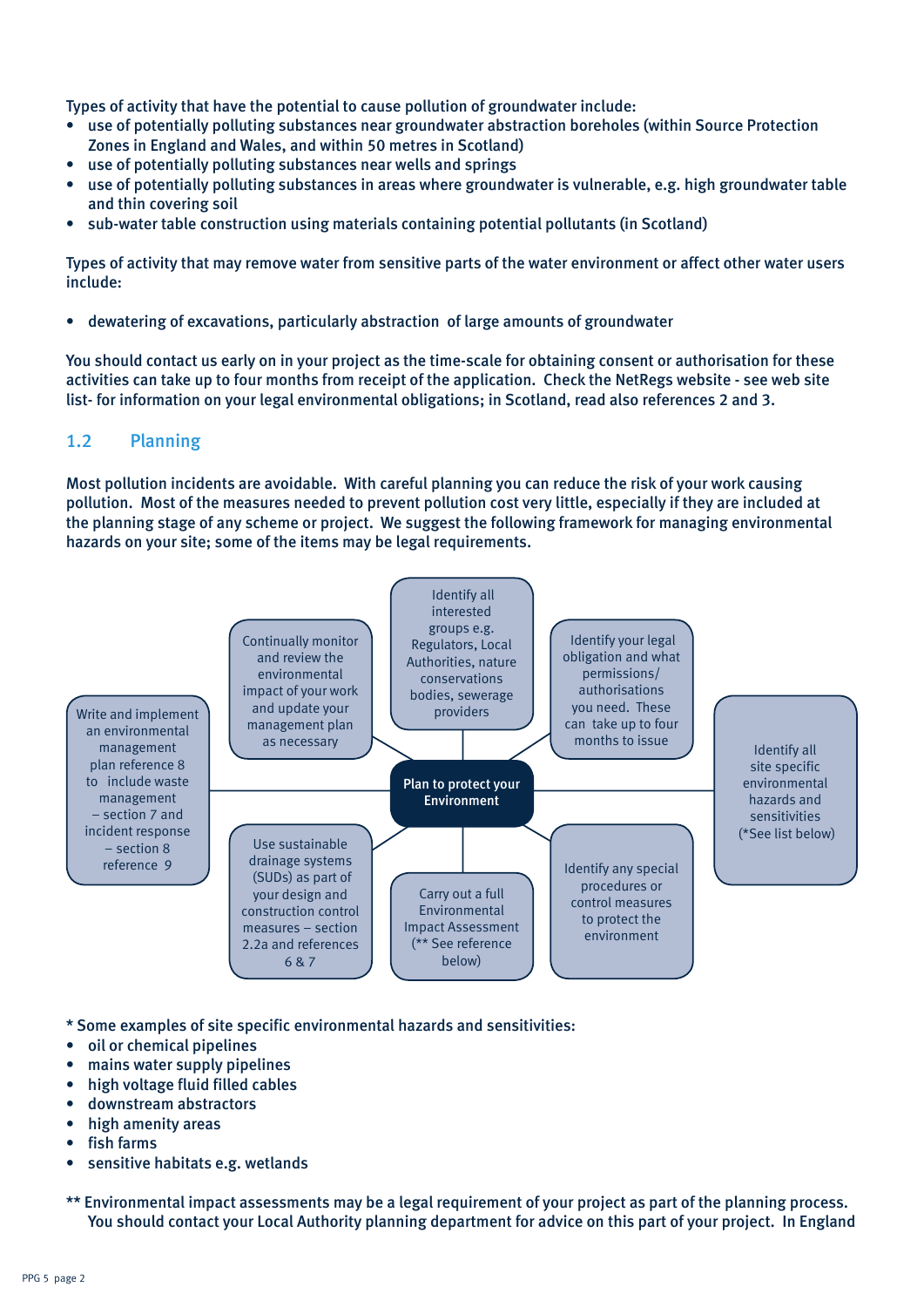see the Communities and Local Government web site and reference 4; in Scotland see reference 5 or it's update and Appendix 8 of reference 4

Reference 8 covers many of the above points in detail.

You can get information on local surface and groundwater water sensitivity from us before you start any work. In addition to preventing pollution of surface waters and groundwaters you should take precautions to prevent blocking of channels and culverts, and erosion of the riverbank or bed. This information should form part of the environmental impact assessment and site management plan.

## 1.3 Pollution prevention

If you cause pollution you will be responsible for the cost of the clean up. This can be expensive particularly if groundwater has become contaminated. There may be additional costs associated with our incident response and/or fines through the criminal courts or civil claims.

Following these good practice guidelines will help you reduce the likelihood of an incident. If one does occur contact us immediately on our hotline number 0800 80 70 60. A rapid response to incidents will help to minimise the environmental impact and could reduce your overall costs - see section 8 and reference 9.

Potential pollutants from your type of works could include:

- silt section 2
- cement and concrete section 3
- chemicals and solvents -section 4
- bridge cleaning debris section 5
- herbicides section 6
- waste materials (including hazardous waste or special waste in Scotland) section 7

Our PPG6 guidance document covers construction and demolition sites -reference 10. Also, the NetRegs website - web site list - has guidance, specific for the Construction sector, on environmental regulations and good practice. You should check these references to find the information that applies to your project.

## 2. Silt

Silt pollution is a major cause of environmental incidents. It can damage and kill aquatic life by smothering and suffocating and can cause flooding by blocking culverts and channels.

## 2.1 Activities that can cause silt pollution



If you can prevent water becoming contaminated in the first place, then it reduces the risk of pollution and the overall cost of your control measures. To avoid silt pollution you should, wherever possible, use methods of work that reduce or eliminate working in the channel and that do not contaminate surface water.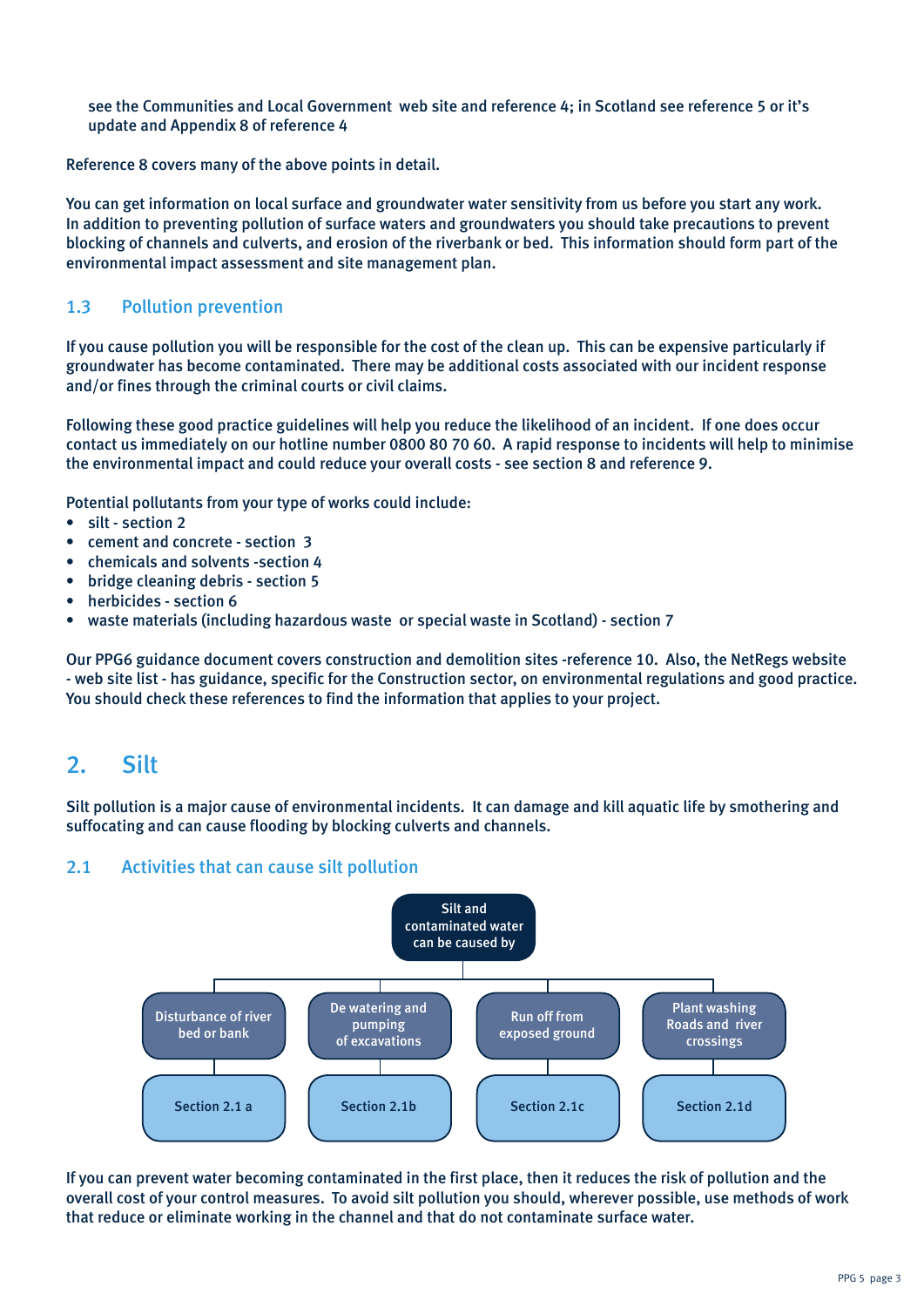## 2.1a Disturbance of the river bed / working in the river channel

When you have considered all other options and working in the channel is still necessary, such as in dredging operations, contact us as early as possible in your planning stages to discuss appropriate pollution control measures. Permission for this type of work may take up to four months to obtain. The risk of silt pollution causing an incident will depend on many factors including: -

- likelihood of silt being disturbed
- what the river bed is made of, e.g. silt or gravel
- the conditions in which the work is carried out, e.g. hot weather and low flows

Silt pollution caused by working in surface waters can be minimised or prevented by keeping water out of the works area using appropriate isolation techniques, such as coffer dams and by-pass channels.

## 2.1b Disposal of water from excavations, dewatering and pumping

Problems with disposal of water from the above activities may be minimised or avoided by:

- preventing water from entering excavations, by using cut off ditches
- considering the impact on groundwater if you use well point dewatering or cut off walls
- using pump sumps in excavations
- supporting inlet hoses above the bed
- discharging on to hard surfaces (concrete slabs/gravel) in to surface waters
- use of appropriate pump rates to avoid disturbance of bed or bank the maximum rate should be set after consideration of the flow of the river, the location of the discharge and the risk of erosion
- protection of the pump inlet to avoid drawing in aquatic life and other debris
- minimising disturbance of standing water

### 2.1c Exposed ground and stockpiles

Soil stripping and vegetation removal at the start of a project can increase the volume of contaminated surface water run-off. It can also reduce the area of vegetated land available for disposal of silty water.

You should:

- minimise the amount of exposed ground and soil stockpiles from which the water drains and the period of time such water drains – this is also a legal requirement in Scotland (see General Binding Rules in reference 1)
- only remove vegetation from the area that needs to be exposed in the near future
- seed or cover stockpiles
- use silt fences at the toe of the slope, made from geotextiles, to reduce silt transport
- collect run-off in lagoons and allow suspended solids to settle before disposal reference 3

## 2.1d On-site working

The movement and maintenance of plant on site can generate silt and oil contaminated water. Sources of silt such as plant and wheel washing and site roads and river crossings carry a high risk of causing pollution.

#### Plant and wheel washing

To reduce the pollution risk make sure that:

- plant and wheel washing is carried out in a designated area of hard standing at least 10 metres from any watercourse or surface water drain
- run-off is collected in a sump recycle and reuse water where possible
- settled solids are removed regularly
- discharge of contained water goes to foul sewer (if possible) with prior permission from your local sewerage provider – section 2.2e - or
- tanker off site for authorised disposal section 2.2f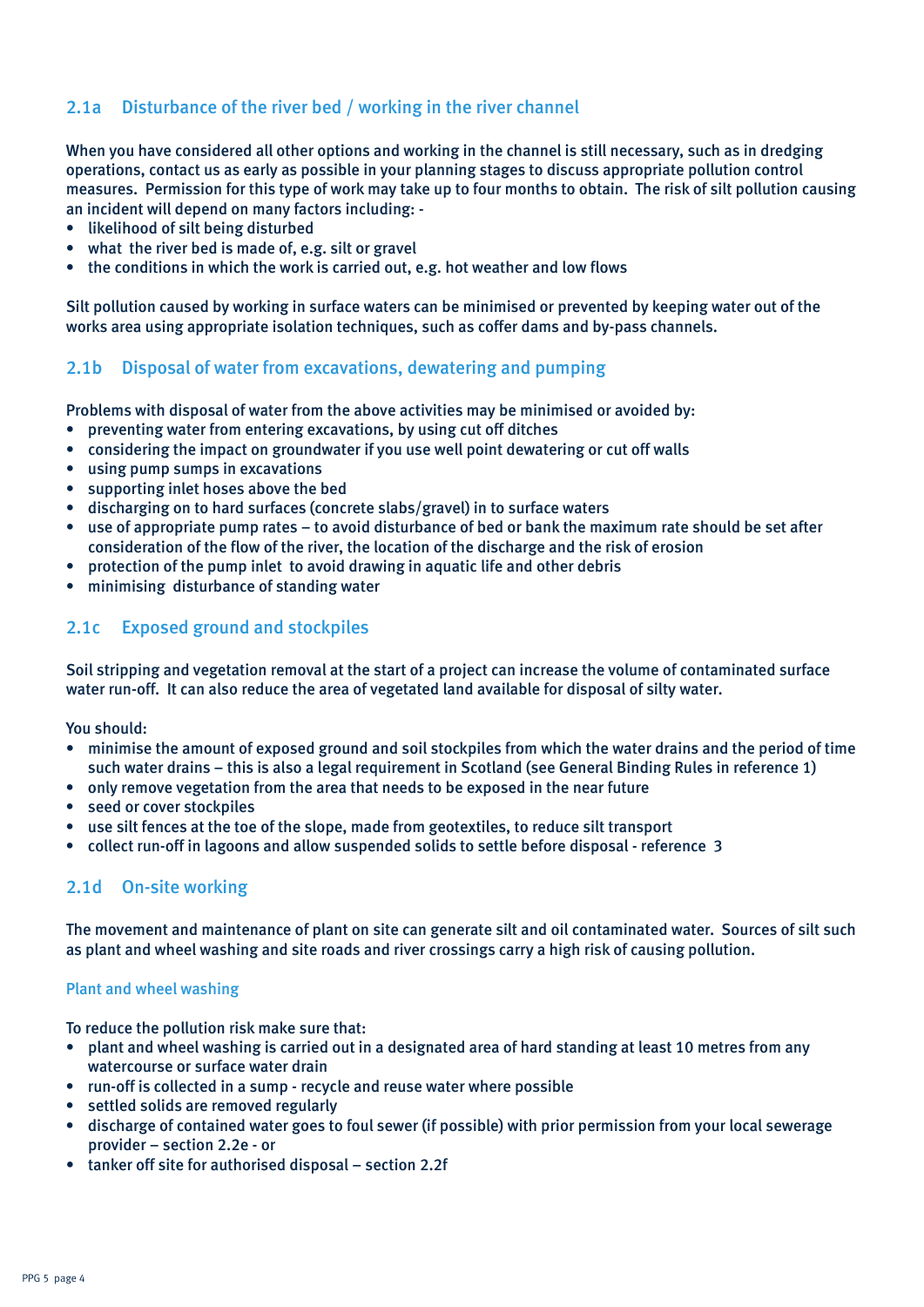#### Site roads and river crossings

Run off from site roads and river crossings can contain high levels of silt. Reduce the pollution risk by:

- brushing or scraping roads to reduce dust and mud deposits
- putting small dams in artificial roadside ditches to retain silt
- using existing permanent bridges or pipe crossings for river crossing
- if necessary building temporary bridges but not fording rivers
- working from the bank where possible not in the river

### 2.2 Disposal of contaminated water - treatment and disposal methods

Where run off water is contaminated with silt or other pollutants such as oil this water must not be pumped or allowed to flow directly or indirectly in to surface waters or groundwater without treatment.

If a discharge to surface waters, groundwater, soakaways or surface water sewers is necessary it may require consent or authorisation from us. Contact us early in the planning stage of your project as a consent or authorisation could take up to four months to issue. If we issue a consent or authorisation it will limit volume, amount of silt and the presence of any oil in the discharge, and may have conditions for additional substances.

The choice of method for the treatment and disposal of contaminated water will depend on:

- the volume of water
- the area of land available for storage, treatment or discharge
- the amount and type of silt
- the presence of other substances in the water
- the conditions of any consent or authorisation

Treatment and disposal methods include:

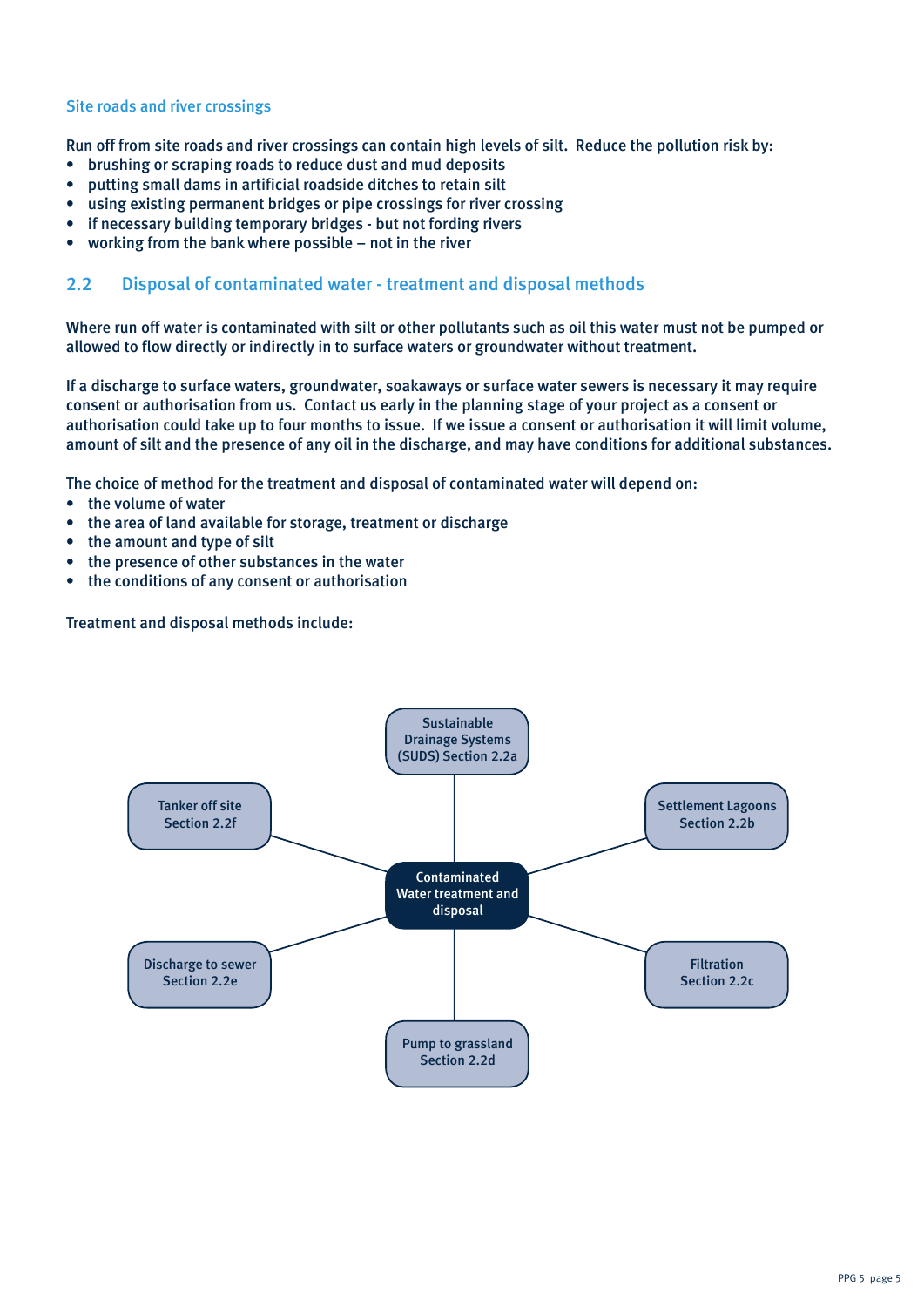## 2.2a Sustainable Drainage Systems (SUDS)

Sustainable drainage is the practice of controlling surface water runoff as close to its origin as possible by slowing flows, allowing adequate settlement and biological action to take place before water is discharged to a watercourse or to ground. It uses softer engineering solutions to imitate natural drainage rather than traditional piped drainage solutions. Sustainable drainage methods used both in the construction phase and in the design of the project will:

- reduce flood risk from development within a river catchment
- minimise diffuse pollution arising from surface water runoff
- minimise the risk of pollution to groundwater
- minimise environmental damage, such as bank erosion and damage to habitats
- maintain or restore the natural flow regime of the receiving watercourse
- maintain recharge to groundwater
- achieve environmental enhancements, improvement to wildlife habitats, amenity and landscape quality

Some examples of source control methods are shown in the following list:

#### **Examples of source control sustainable drainage systems**

Porous surface pavements – water permeates through in to the soil or sub-surface reservoir which can then be allowed to discharge slowly rather than directly running off. This will minimise the volume of water that you might need to treat and can also recharge groundwater. Porous pavements need to be protected during installation from blocking by excessive silt contaminated water.

Infiltration trenches – a shallow excavated trench backfilled with stone to make an underground reservoir. Run off is diverted in to the trench and then filters in to the subsoil. The closer to the source the more effective this method will be.

Infiltration basins – a shallow surface impoundment where water is stored until it gradually infiltrates in to the soil of the basin floor. The performance of the basin depends largely on the permeability of the soil and the depth of the water table

Filter drains or French drains - these are similar to infiltration trenches but also allow movement of run off slowly towards a watercourse allowing time for filtration, storage and some loss of water due to evaporation / infiltration.

Swales – grassed wide shallow depressions which lead water overland from a drained surface in to storage or discharge system. They provide temporary storage for run off reducing high flows. Solids are retained and oily residues and organic matter broken down in the top layer of the soil and vegetation.

Filter strips – vegetated sections of land designed to accept run off as an overland sheet flow. To be effective they should be 5 – 15 metres wide and are best employed on the upstream end of a drainage system. They are most effective at removing excess solids and pollutants before discharging to downstream system.

Other SUDS can be considered including ponds, detention basins (dry ponds) and wetlands.

At the planning stage of your project consider how your drainage can be managed by using SUDS. Pollution removal by these methods is achieved by sedimentation, adsorption, absorption, filtration and microbial action.

In Scotland, discharges of water run-off from construction sites are required to be treated by either a Sustainable Urban Drainage System (SUDS) or an equivalent equipped to avoid pollution. However, the final SUD System cannot be an equivalent and must be a recognised SUD System (see General Binding Rule 10 in reference 1).

For more information on SUDS see the CIRIA website in the websites list and references 6 and 7.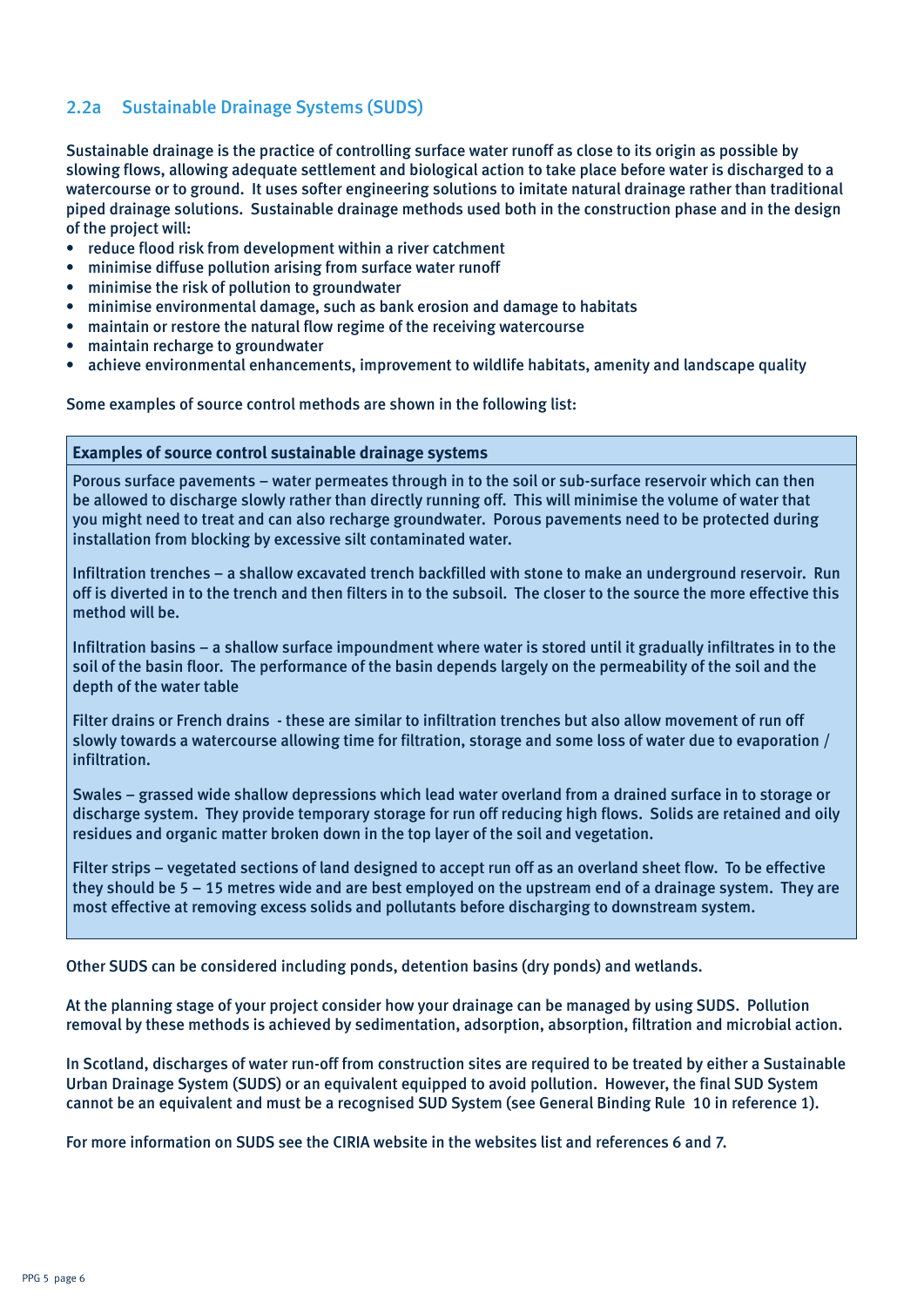## 2.2b Settlement lagoons or tanks

To be effective a settlement lagoon or tank should retain contaminated water long enough for silt to settle out. The length of time will depend on the type of silt, with finer clay solids taking longer to settle . If you use flocculants to aid settlement you must discuss this option with us before use. Flocculants can themselves be polluting and/or toxic and need careful use and monitoring to be effective. The checklist below gives guidance on lagoon/tank operation.

Table 1 gives guidance on the volume of lagoon or tank needed for a three-hour settlement at a defined rate of inlet discharge.

| Typical dimension of a settlement lagoon / tank for a three hour settling time |                                 |                 |                 |
|--------------------------------------------------------------------------------|---------------------------------|-----------------|-----------------|
| <b>Pump Diameter</b>                                                           | Discharge rate in to the lagoon | Length          | Width           |
| 6 inch pump                                                                    | 3000 l/min                      | 60 <sub>m</sub> | 20 <sub>m</sub> |
|                                                                                | 6000 l/min                      | 80 <sub>m</sub> | 27m             |
| 4 inch pump                                                                    | 1000 l/min                      | 30 <sub>m</sub> | 10 <sub>m</sub> |
|                                                                                | 2500 l/min                      | <b>50m</b>      | 17 <sub>m</sub> |
| Assuming a tank / lagoon depth of 1 m, where length = three times the width    |                                 |                 |                 |

Table 1: Settlement pond dimensions - the size of the tank/lagoon is determined by the rate of introduction of water .

#### **Settlement lagoon / tank – a checklist**

- maintain a constant pumped inlet rate
- minimise the inlet flow as much as possible by using energy dissipaters or rip rap
- position inlet pipe work vertically to dissipate energy
- provide lined inlet chamber to reduce velocity of flow
- line the inlet chamber and outlet weir with materials like geotextiles , brickwork ,polythene or timber
- have a long outlet weir to minimise disturbance
- two or three lagoons in series will increase silt retention
- clean inlet chamber regularly
- monitor discharge quality frequently

See reference 8 for more detail.

#### 2.2c Filtration

If you do not have the space for lagoons and the water is contaminated with course silt you may be able to use tanks filled with filter material. Single sized aggregates 5–10 mm, geotextiles or straw bales can be used as a filter. You must monitor carefully the inlet pump rate and discharge quality.

### 2.2d Pump to grassland

You must have our permission and the landowners' before planning to use this method of disposal. The discharge rate must match the rate of infiltration in to the soil which will vary with the type soil, amount of vegetation cover and the gradient.

#### 2.2e Discharge to sewer

If discharge to a foul sewer is possible you will require the permission of the local sewerage provider. You should approach them at an early stage in the project. They may issue a consent/authorisation limiting the volume and content of the discharge.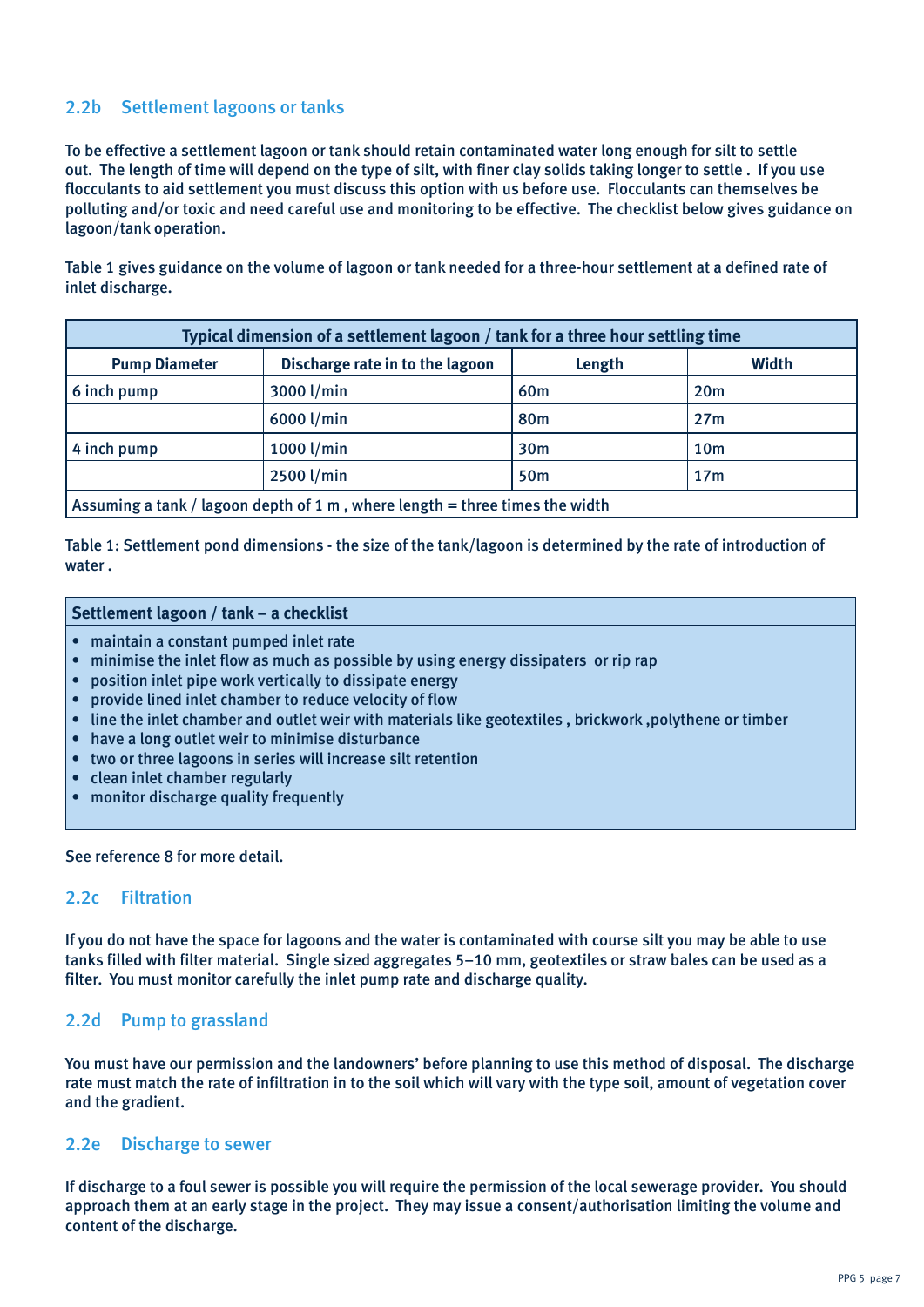## 2.2f Tanker off site

If no other disposal routes are available then contaminated water can be collected and disposed off site by tanker. This may be a costly option and must be discussed with us at the planning stage of your project.

## 3. Concrete and cement

Fresh concrete and cement are very alkaline and corrosive and can cause serious pollution. Concrete and cement mixing and washing areas should:

- be sited 10 metres from any watercourse or surface water drain to minimise the risk of run off entering a watercourse
- have settlement and re-circulation systems for water reuse, to minimise the risk of pollution and reduce water usage
- have a contained area for washing out and cleaning of concrete batching plant or ready mix lorries; see section 2.1d above
- collect wash waters and, where necessary, discharge to the foul sewer (you must have permission from the local sewerage undertaker for this), or contain wash water for authorised disposal off site

Wash waters from concrete and cement works should never be discharged in to the water environment.

## 4. Oil and chemicals

In England, oil storage containers (e.g. tanks, IBCs, drums and mobile bowsers) greater than 200 litres must comply with the Control of Pollution (Oil Storage) (England) Regulations 2001 - reference 11. Similar legislation is expected in Northern Ireland.

In Scotland, storage must be compliant with the Water Environment (Oil Storage) (Scotland) Regulations 2006 - reference 12 -; these regulations apply to the storage of any volume of any kind of oil, with more prescriptive requirements applying to industrial, commercial and institutional sites storing over 200 litres of oil.

### 4.1 Storage - general

Make sure fuel, oil and chemical storage on site is secure. Site the storage on an impervious base within a secondary containment system such as a bund. The base and bund walls should be impermeable to the material stored and able to contain at least 110% of the volume stored. Site the storage area above any flood water level and where possible away from high-risk locations (such as within 10 metres of a watercourse or 50 metres of a well, borehole or spring), to minimise the risk of a spill entering the water environment. Detailed guidelines concerning above ground oil storage tanks can found in our guidance PPG2 - reference 13 - and in PPG 26 –reference 14.

Keep a spill kit with sand, earth or commercial products that are approved for your stored materials, close to your storage area. Train staff on how to use these correctly.

Remove damaged leaking or empty drums from site immediately and dispose any drums via a registered waste disposal contractor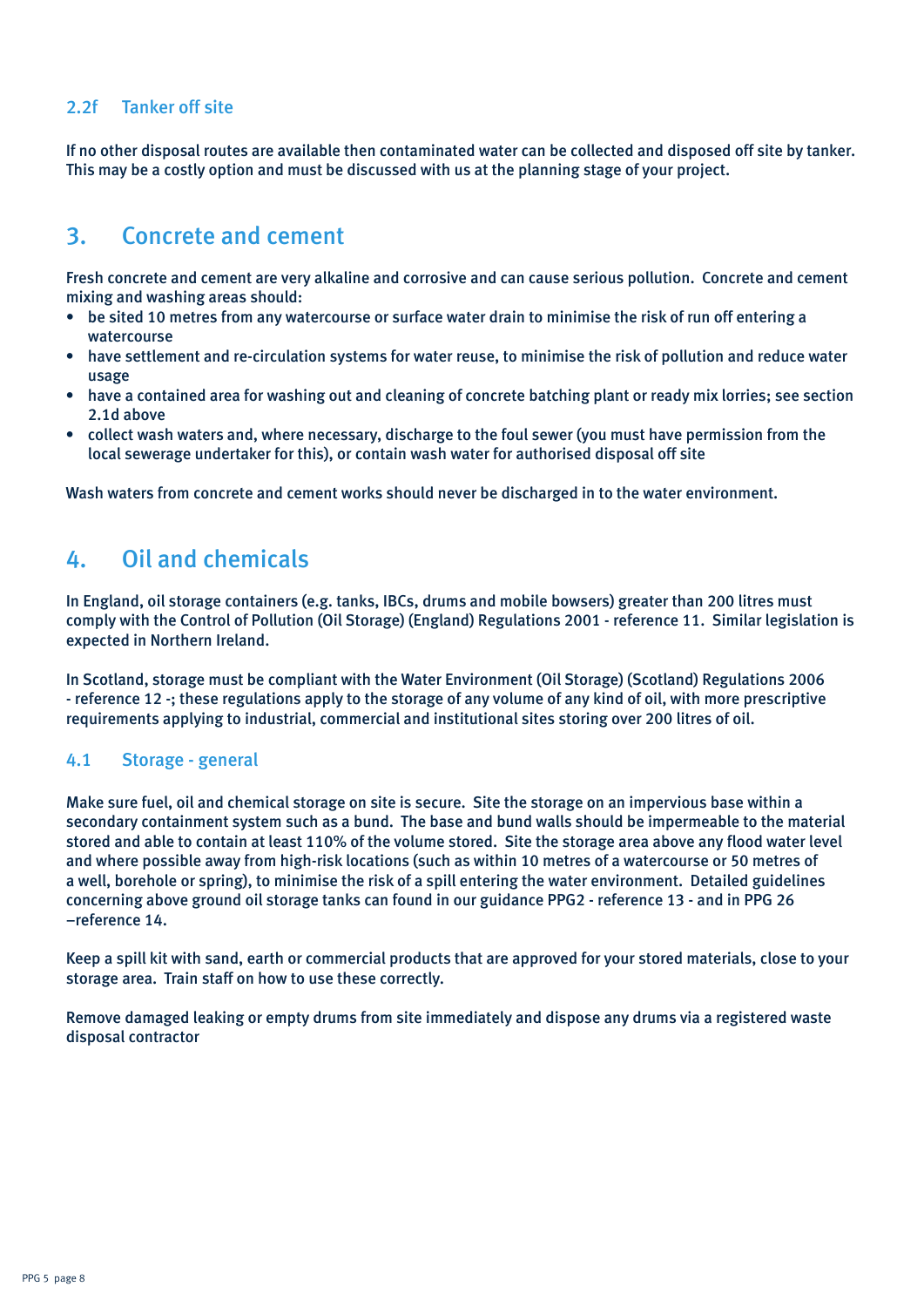## 4.2 Security

You should secure your site against theft and vandalism. Statistics show that damage from vandalism is a common cause of pollution. You can't use vandalism as a defence if you are taken to court because of a pollution incident

Therefore take action to secure your site by

- fitting lockable valves and trigger guns on pipework from storage containers
- installing anti siphon valves in pipework between containers and pumps
- installing armoured hoses
- storing tanks drums and mobile bowsers in a locked container or compound when not in use
- considering lighting, alarm or CCTV systems for your site or compound
- installing lockable fencing around the site or employing security staff

### 4.3 Refuelling

The risk of spilling fuel is at its greatest during refuelling of plant. To minimise this risk:-

- refuel mobile plant in a designated area, on an impermeable base away from drains or watercourses
- use a bunded bowser
- supervise all refuelling and bulk deliveries
- check the available capacity in the tank before refuelling
- don't jam open a delivery valve
- check hoses and valves regularly for signs of wear
- turn off valves after refuelling and lock them when not in use
- position drip trays under pumps to catch minor spills
- keep a spill kit with sand, earth or commercial products for containment of spillages
- provide incident response training to your staff and contractors

## 4.4 Biodegradable oils

If possible use biodegradable chainsaw chain bar lubricant and biodegradable hydraulic oil in plant when working in or near watercourses. The Environment Agency and its contractors use biodegradable oils for their own operations. Biodegradable oils are less toxic than most of the synthetic oil but should still be stored and used to the same standards as other oils.

### 4.5 Trade materials

Sealant, coatings, adhesives and glazings can be toxic to plants and animals if released in to the environment. Select, store and use these materials carefully to save resources and protect the environment. You must not use sealant and glazing compounds containing asbestos. You should

- use water based or low solvent products
- avoid products containing lead as a drying agent and those containing hazardous solvents (toluene or chlorinated hydrocarbons )
- provide safe and secure storage

For guidance on general storage see our 'Pollution Prevention Pays. Getting your site right' pack and DVD reference 15.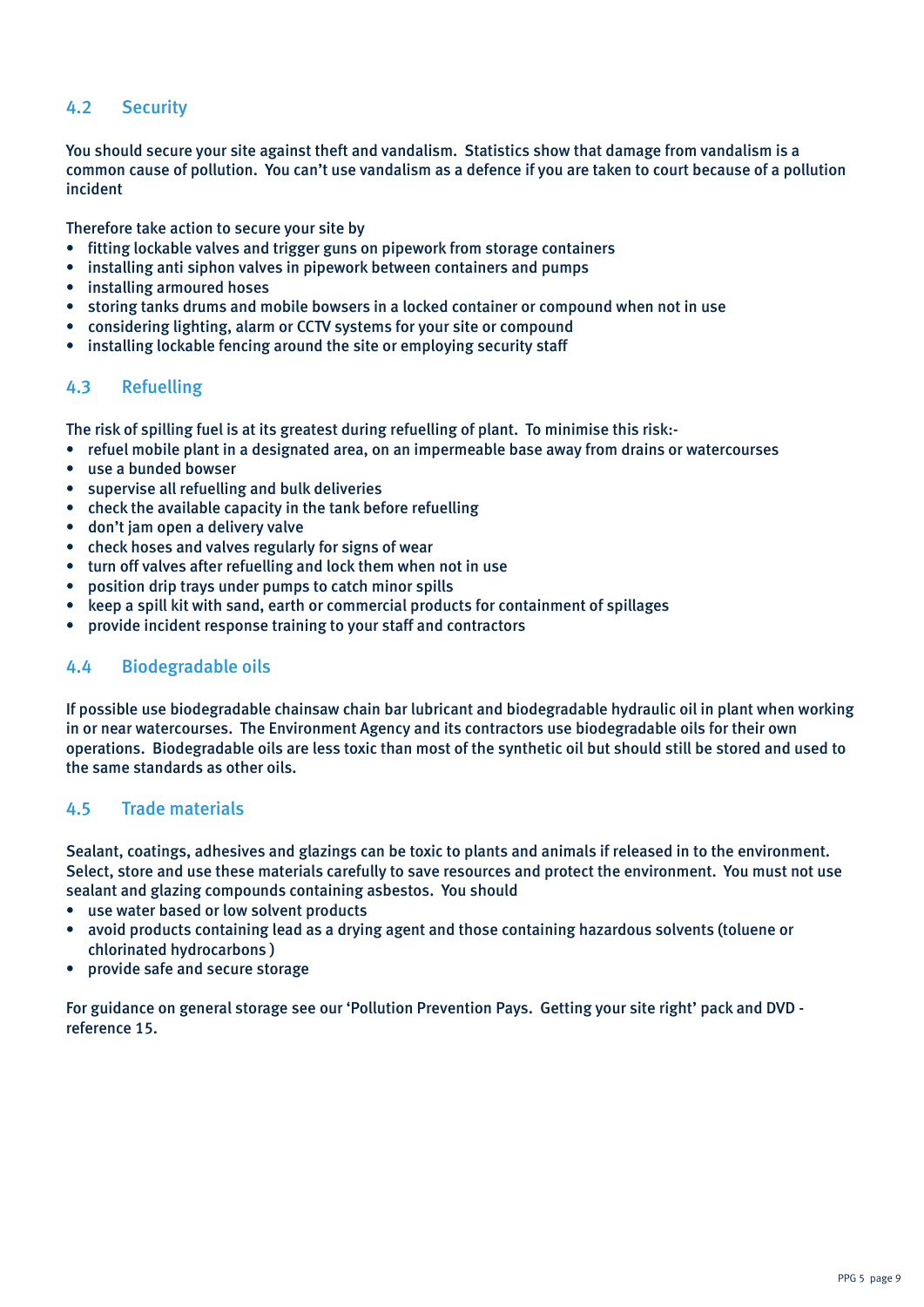## 5. Bridge maintenance and structures over water.

Work to maintain bridges or other structures over or next to watercourses has a high risk of causing pollution. The maintenance work itself may require authorisation from us and you should contact us at an early stage in your plans to agree the most appropriate method of working and to agree an environmental management plan.

You may need authorisations if the bridge crosses a main river. Contact us prior to starting your work to confirm this.

### 5.1 Pollutant containment

Dust, debris and wastewater are the most common pollutants produced by structure maintenance. You should choose a containment system designed to reduce the risk of pollution from your work. The system should take account of the sensitivity of the environment. The type of containment you need will depend on the sensitivity of the site.

Methods of containment include:

- air or water impenetrable walls
- rigid or flexible framing lined as necessary
- fully sealed joints
- airlocks or resealable entryways
- negative air pressure (achieved by forced or natural air flow) and
- exhaust air filtration

In sealed containment areas you should provide filtered ventilation to prevent the build-up of dust and minimise the possibility of air escaping through breaches of the containment.

Use physical cleaning instead of liquid chemicals such as caustic and acid solutions. Contain wastewaters from surface washings and agree the disposal method with us as part of the environmental management plan before you start work. In some circumstances, you may be able to use a barge with a wastewater containment facility for working over water, or dispose to foul sewer with prior permission of the local sewerage undertaker. You should contact us early on in the planning stages of the project so we can advise on pollution prevention methods.

The containment facility must be designed so that the structure does not obstruct the river flow beneath it to such an extent that it increases the risk of flooding to an unreasonable level.

### 5.2 Paint removal

Paint removal methods include:-

- abrasive blast cleaning
- blasting in a closed circuit
- preparation by various types of wet abrasive blasting or water jetting
- chemical stripping and
- hand or power tool cleaning

Abrasive blasting produces the greatest level of dust and debris. The use of vacuum attachments on power tools can reduce dust generation. Water cleaning methods produce less debris, but generate run-off, which needs to be contained and treated. We can advise you on the best method of treatment.

Sample existing coatings for hazardous materials (e.g. lead) before starting to remove them. This can help determine the level of containment you will need. The level of containment needed depends on:

- the amount of paint to be removed
- the type and concentration of the hazardous materials
- the sensitivity of the surrounding environment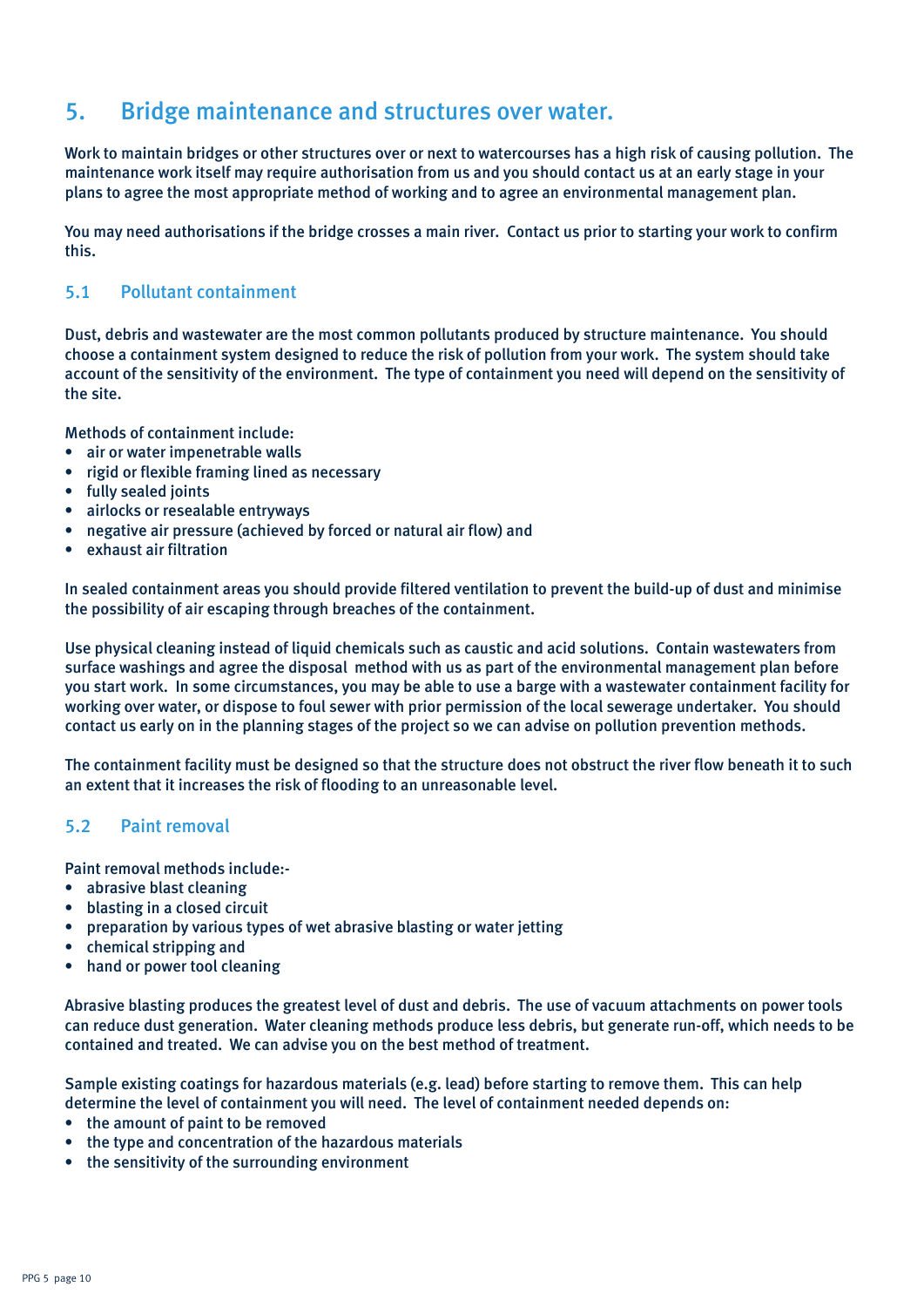## 5.3 Surface cleaning

If you are using high-pressure water or steam cleaners see our guidance in PPG 13 - reference 16 - before starting work. You should avoid using grit blasting with slag-derived grit as they can contain significant levels of heavy metals such as copper. These can be toxic if they get in to the water environment. Reduce the potential for contamination by using garnet, low silica abrasive or recycled glass media with vacuum attachments.

### 5.4 Painting

Our advice for painting is much the same as for paint removal although the volume of waste and size of operations will be less. Remove dust and debris by sweeping or vacuum cleaning before painting. Paints can be applied onsite using brush, conventional spray or airless spray. Consider using electrostatic spray units to reduce the loss of product by over-spraying.

Carefully consider the type of paint you use. Although water based solvent free paints have lower environmental impact they may require more frequent application. Solvent-based paints could have a higher environmental impact but will last longer and require less maintenance. The decision to use water or solvent-based paints should be based on the environmental sensitivity of the area/surrounding environment and ease of access to the structure.

## 6. Herbicide use

In England, Northern Ireland and Wales you must have our written approval to use herbicides in or near waters. This takes two weeks from the date we receive the application. Only approved herbicides may be used, and only by authorised contractors. If approval is given you, as the applicant, and the contractor are responsible for ensuring that the interests of other river users are not adversely affected.

In Scotland, aerial application of herbicides in or near the water environment needs approval from us; also, you should consult with us on any other application of herbicide in or near the water environment, as pollution caused by such herbicide use will be deemed an unauthorised activity and enforcement action may be taken against the person responsible.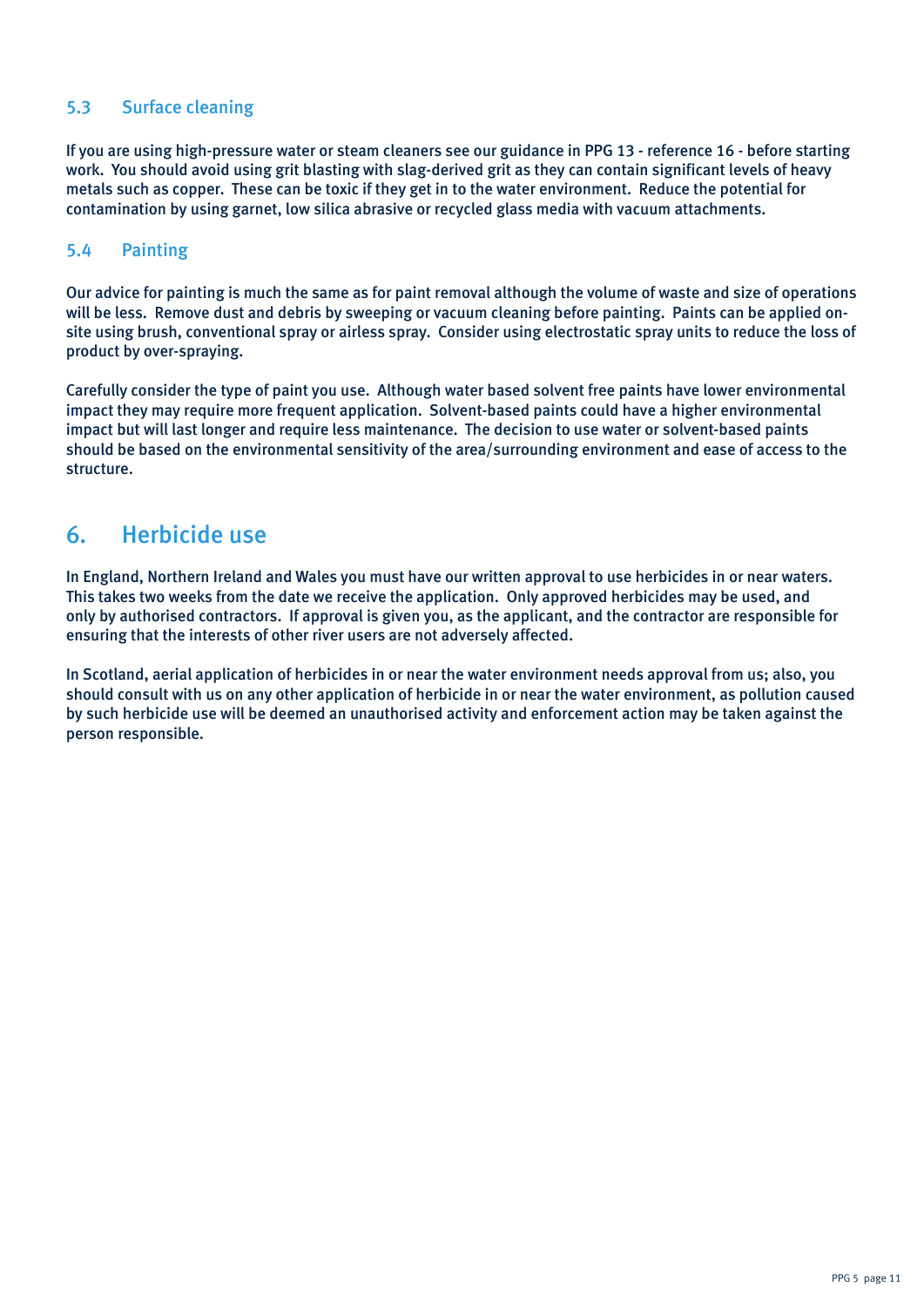## 7. Waste management

Legal waste storage and disposal are essential for effective pollution prevention.

Under the Duty of Care - reference 17 - you have a legal duty to make sure any waste you produce does not escape from your control. Waste must be transferred to an authorised registered or exempt waste carrier or waste manager. It must be accompanied by a full description of the waste and a waste transfer note and be disposed of lawfully.

Hazardous wastes, or special wastes in Scotland, such as oily wastes, acids, solvents and solvent-based products, have particular legal requirements and their movement must be accompanied by a consignment note - reference 18. Everyone involved in the transfer of the waste, including us, must keep copies of the consignment notes for proof of legal disposal.

If you are a hazardous waste producer located in England or Wales you must register with the Environment Agency as a Hazardous Waste Producer. For further advice contact us on 08708 502 858 or go to our web site. There is no such requirement in Northern Ireland or Scotland.

Find out how these waste regulations affect your site. Check the Guidance by Environmental Topic section of the NetRegs website (in web site list) for information on waste legislation and how you can comply. In Scotland see also reference 19.

Draw up a site waste management plan.

#### **Site waste management plan checklist**

- Carry out a waste minimisation audit to identify where you can reduce the volume of waste you produce contact Envirowise for free advice, on 0800 585794 or using its website (see websites list below)
- Reuse materials or use products that can be reused many times
- Substitute materials for less hazardous ones e.g biodegradable lubricants and water based paints
- Recycle waste where possible In England, Northern Ireland and Wales contact your local council or waste contractor for recycling facilities. In Scotland in the first instance check the Waste Awareness website (www. wasteawarebusiness.com) to identify waste recycling facilities in your area. Also contact your local council, waste contractor, or the Scottish Industrial Symbiosis Programme (www.nisp.org.uk/)
- Segregate different wastes for recycling, hazardous waste and general waste and label them. Do not mix or dilute hazardous wastes
- Store waste in suitable containers of sufficient capacity to avoid loss, overflow or spillage
- Store waste in designated areas, isolated completely from surface water drains and areas which discharge directly to the water environment.
- Cover or enclose skips unless they are stored undercover or within a building.
- Take waste off your site frequently; do not allow large quantities to accumulate.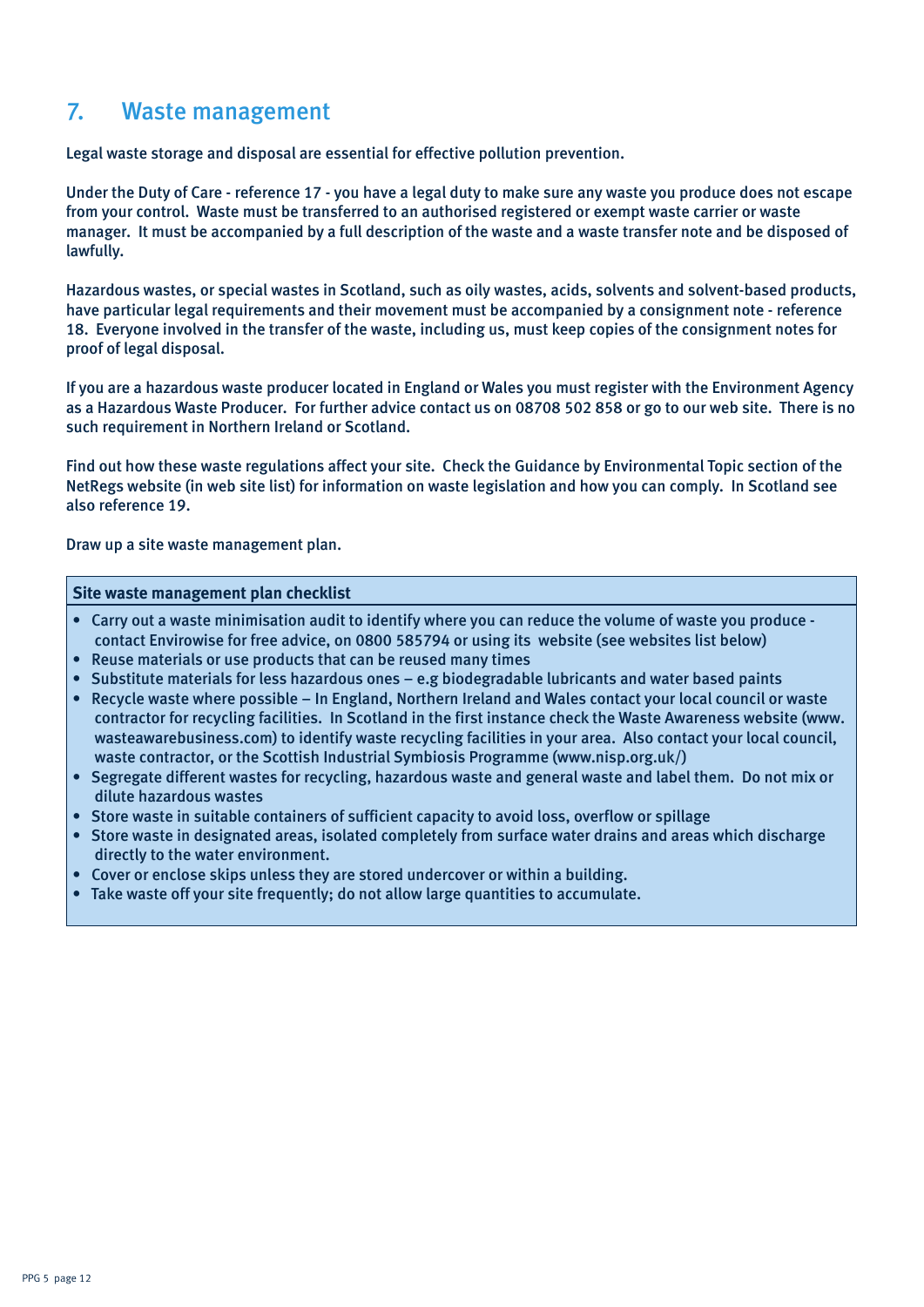## 8. Incident response

You should immediately report to us any incidents that have had or that could have had an environmental impact. Use our hotline number 0800 80 70 60 to report all incidents.

Incidents include spillages (oils and chemicals), contaminated run-off, flooding, riverbed disturbance, damage to underground services, damage to habitats, poor waste disposal and storage. If in doubt report it.

You should produce an Incident Response Plan as part of the environmental impact management of your work. Include the following: -

- list of key external and internal contacts
- reporting procedures
- site plan including drainage and location of storage/refuelling areas
- list of stored materials
- details of local environmental sensitivities, e.g. abstractors, high amenity areas and fish farms
- location of spill equipment
- procedures for spill containment and remediation

Train your staff and contractors in the use of spill equipment and how to manage and dispose of waste materials legally.

If you are using oil and chemicals in close proximity to a watercourse, store a suitable spill kit or absorbent materials nearby. Provide appropriate temporary storage for any oils and chemicals. Contain all spillages using absorbents such as sand, soil or commercially available booms or pads and notify us immediately, using the emergency hotline number above.

For full guidance on Incident Response planning use our PPG 21 - reference 9.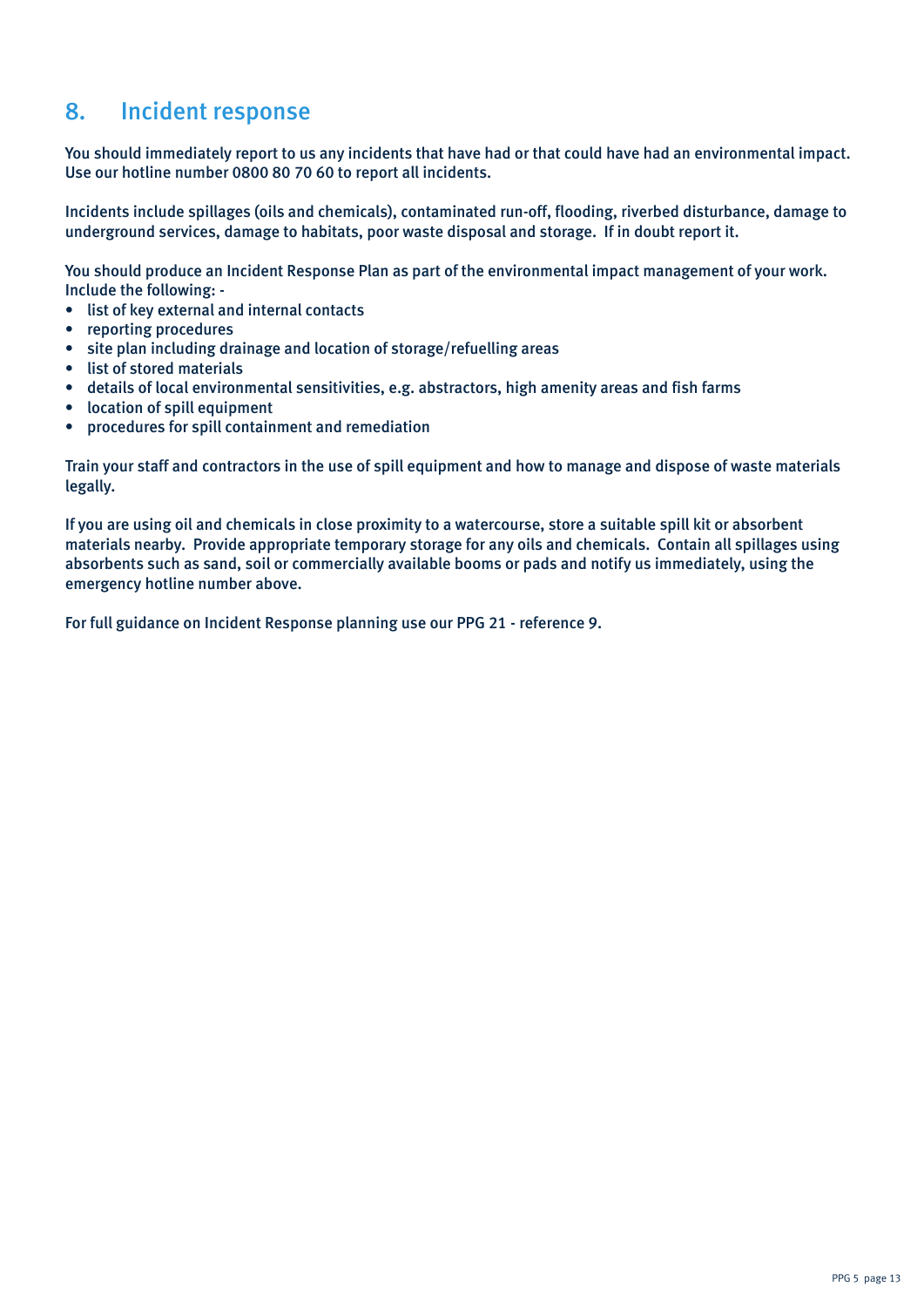## 9. References

All the Pollution Prevention Guidance notes (PPGs) are available at:

- www.environment-agency.gov.uk/ppg
- www.sepa.org.uk/guidance/ppg

You can also order the Pollution Prevention Pays pack at the first of these sites.

- 1. The Water Environment (Controlled Activities) (Scotland) Regulations 2005 A Practical Guide. SEPA 2007 – in SEPA website and in print version obtainable from SEPA.
- 2. Prevention of Pollution from Civil Engineering Contracts; Special Requirements (SG 31). SEPA 2006 in SEPA website.
- 3. Prevention of Pollution from Civil Engineering Contracts Guidelines for Special Requirements (SG-32). SEPA 2006.
- 4. Environmental Impact Assessment: Guide to Procedures. Department for Communities and Local Government. ISBN 0 72 772960 8
- 5. The Environmental Impact Assessment (Scotland) Regulations 1999, Circular 15/1999 in Scottish Government website.
- 6. The SUDS Manual. CIRIA C697. ISBN 0 86017 697 5
- 7. Site Handbook for the Construction of SUDS. CIRIA C698. ISBN 0 86017 698 3.
- 8. 'Environmental Good Practice on Site'. CIRIA C502 1999. ISBN 0 86017 502 2
- 9. PPG21: Pollution Incident Response Planning.
- 10. PPG 6: Working at Construction and Demolition sites.
- 11. Guidance note for the Control of Pollution (Oil Storage) (England) Regulations 2001 in Defra website and in print.
- 12. Guidance note for the Water Environment (Oil Storage) (Scotland) Regulations2006 Scottish Government – in Scottish Government website and in print.
- 13. PPG2: Above Ground Oil Storage Tanks.
- 14. PPG26: Storage and Handling of Drums and Intermediate Bulk Containers.
- 15. Pollution Prevention Pays. Getting your Site Right Industrial and Commercial Pollution Prevention. in Environment Agency website.
- 16. PPG 13: Vehicle Washing and Cleaning.
- 17 Waste Management, The Duty of Care, A Code of Practice (Revised 1996). The Stationary Office. ISBN 0 – 11- 753210X.
- 18. Hazardous Waste (England and Wales) Regulation 2005 Statutory Instrument 2005 No 894. ISBN 0 110726 855 Hazardous Waste (Northern Ireland) Regulations 2005, SR 300. ISBN 0 33796 064 X Special Waste Regulations 1996, SI972. ISBN 0 11 054565 6 Special Waste Amendment (Scotland) Regulations 2004, SSI 112. ISBN 0 11069 0303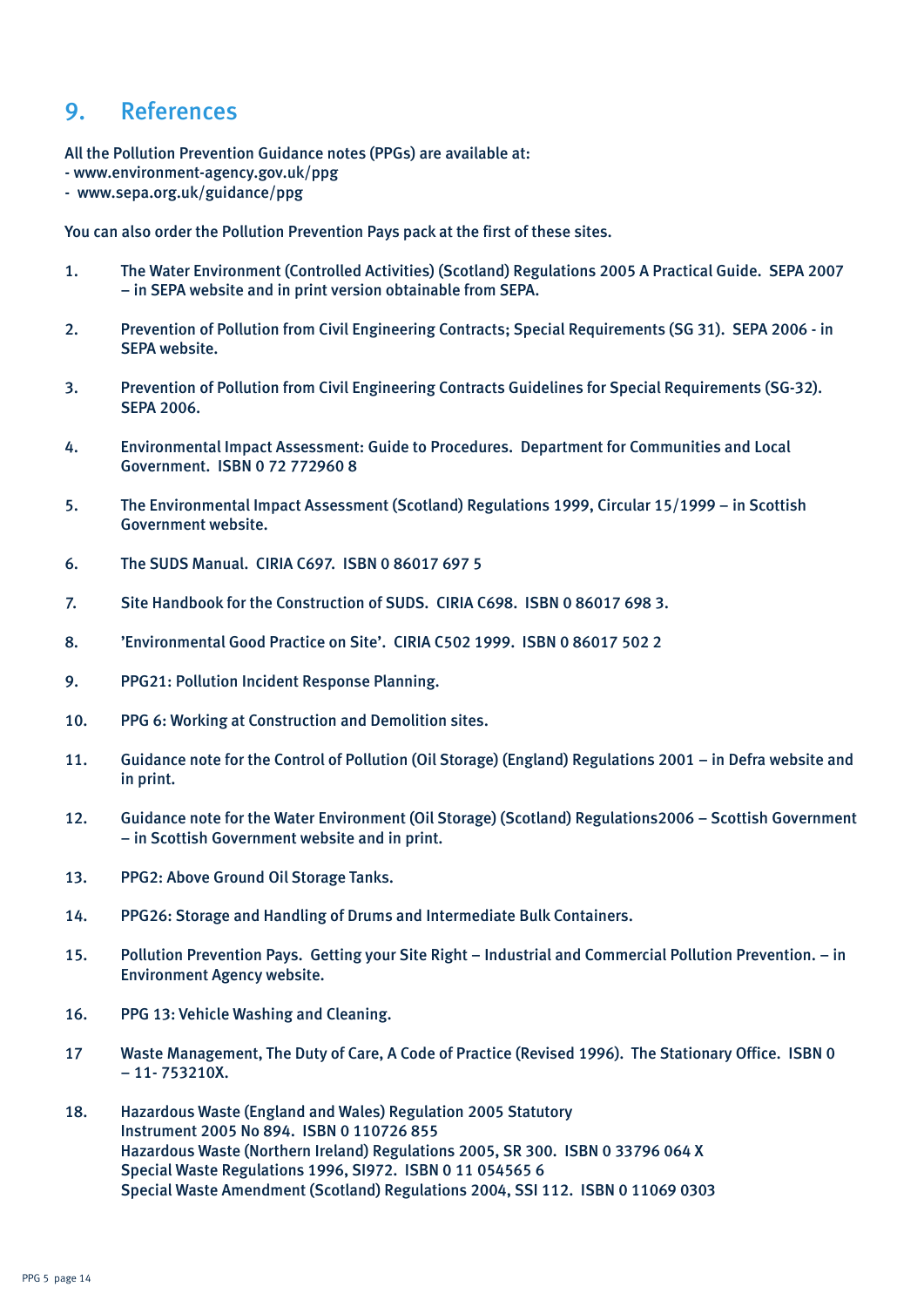19. The Small Environmental Guide for Construction Workers. SEPA and CIRIA 2006 – in SEPA website and in paper version obtainable from SEPA

### **Websites**

Environment Agency: www.environment-agency.gov.uk

Environment and Heritage Service for Northern Ireland: www.ehsni.gov.uk

Scottish Environment Protection Agency: www.sepa.org.uk

Department for Environment Food and Rural Affairs: www.defra.gov.uk

Communities and Local Government (England and Wales): http://www.communities.gov.uk/

Scottish Government: http://www.scotland.gov.uk/

Envirowise: www.envirowise.gov.uk

NetRegs: www.netregs.gov.uk

Construction Industry Research and Information Association : www.ciria.org.uk